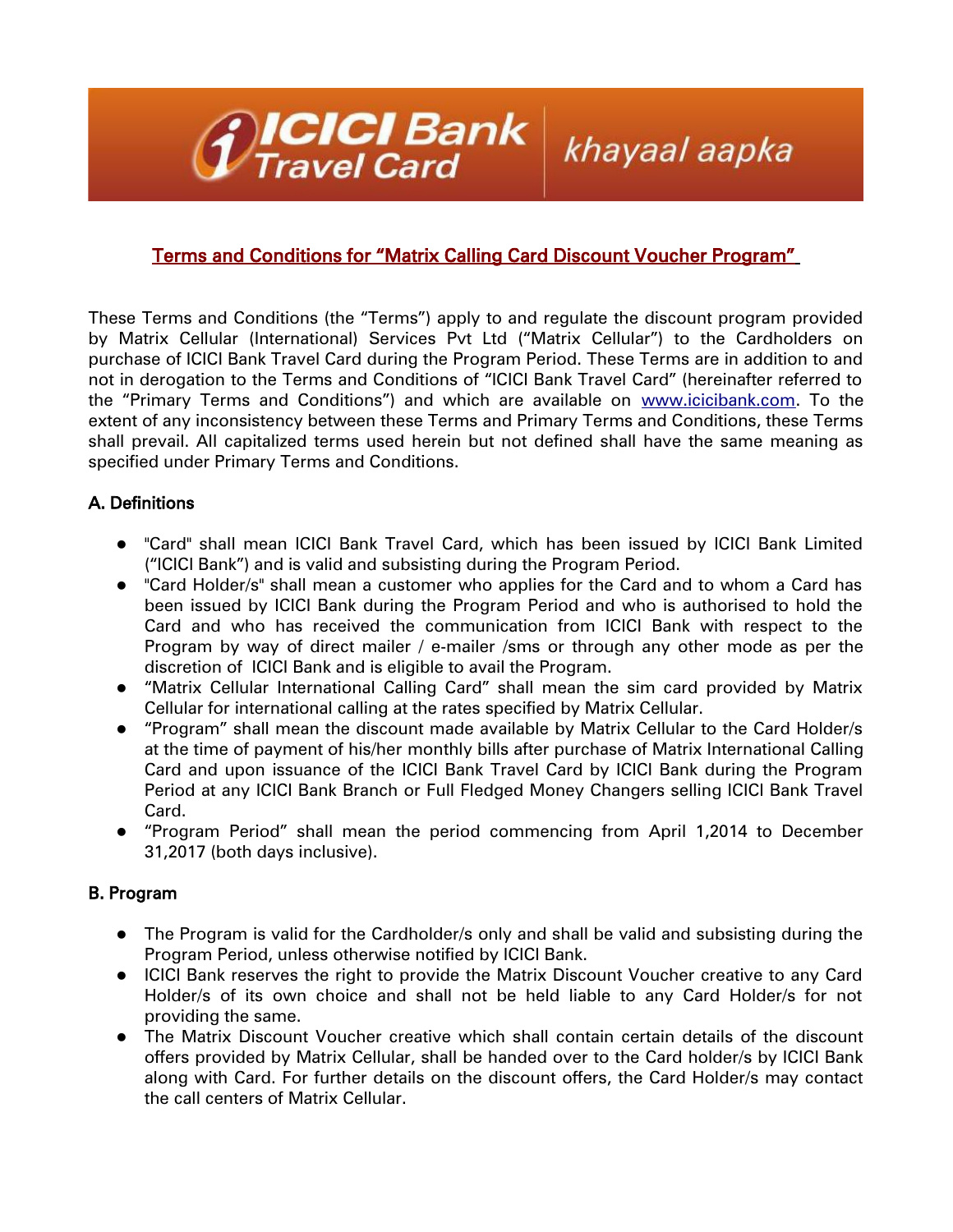- In order to avail the discount offers provided by Matrix Cellular, the Card Holder/s shall be required to contact the call centers of Matrix Cellular as mentioned in the Matrix Discount Voucher creative. The relevant discounts shall be provided to the Card Holder/s after the required documentation is completed to the satisfaction of Matrix Cellular. The Card Holder is also required to produce the Card issued in the name of the Card Holder/s along with the Matrix Discount Voucher creative in order to avail the discount offers on the Matrix International Calling Card.
- The discounts shall be made available to the Cardholders by Matrix Cellular at the time of payment of his/her monthly bills only. This Cardholder shall be entitled to get discount of Rs.350/- per voucher only on 1(one) Card and thereof this discount shall be made available to the Cardholder at the time of payment of his/her monthly bill, which shall be inclusive of taxes, charges as may be applicable.
- The benefits under Program shall not be made available to the Cardholder/s in the event the Cardholder fails to fulfill and abide by the Terms stated herein and/ or the Primary Terms and Conditions during the subsistence of the Program.
- The Program has been made available to the Cardholder at the sole discretion of ICICI Bank and subject to change / amendment / modification from time to time. ICICI Bank, at its sole discretion, may at any time discontinue the Program without assigning any reasons or without any prior intimation whatsoever.

### C. Other Terms and Conditions

- The participation in this Program is entirely voluntary and it is understood, that the participation by the Card Holder/s shall be deemed to have been made on a voluntary basis.
- All disputes are subject to the exclusive jurisdiction of the competent courts/tribunals of Mumbai.
- If the Card Holder/s ceases to be a Card Holder at any time during the currency of the Program, all the benefits under the Program shall lapse and shall not be available to the Card Holder/s.
- All communication / notices with regard to this Program should be addressed to "ICICI Bank Ltd, ICICI Phone Banking Center, ICICI Bank Tower , 7th floor,Survey no:115/27,Plot No.12,Nanakramguda, Serllingampally,Hyderabad - 500032".
- In all matters relating to the Program, the decision of ICICI Bank shall be final and binding in all respects.
- The Program is not available wherever prohibited and / or on merchandise / products / services for which such programs cannot be offered for any reason whatsoever.
- ICICI Bank reserves the right to modify/ change all or any of the terms applicable to the Program or the Card without assigning any reasons or without any prior intimation whatsoever.
- ICICI Bank holds out no warranty or makes no representation about the quality, delivery or otherwise of the goods and services or the offers made by Matrix Cellular. Any dispute or claim regarding the same must be resolved by the Card Holder/s with Matrix Cellular directly, without any reference to ICICI Bank. ICICI Bank shall not be held liable for any delay or loss that may be caused in delivery of the goods/services or the offers provided by Matrix Cellular.